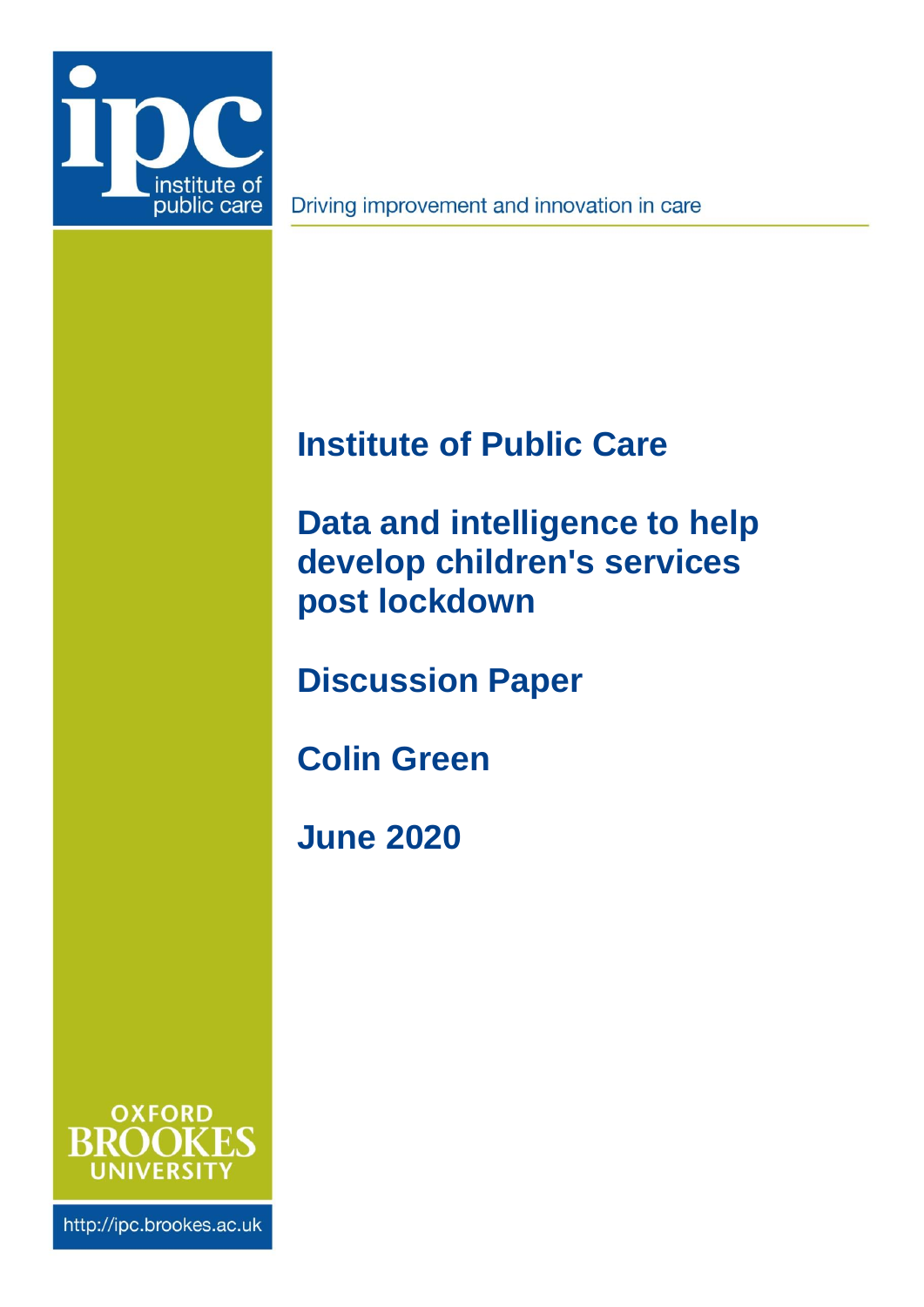#### **1 Introduction**

As we begin to move on from lockdown, we need better intelligence to help develop children's services in the longer term. This paper considers the potential of action research to help leaders in children's services get that intelligence. It discusses how partners can use data and intelligence gathered systematically in this way to help them understand what is happening through this crisis, why changes have occurred, and what can be learned to help inform future services and activities.

### **2 Emerging intelligence**

The professional and national press have reported on significant changes in children's social care activity in recent weeks and speculated on the impact of the Covid-19 crisis on vulnerable children and their families. This reporting to date is largely based on anecdote, and we are not yet in a position to build up a reliable picture from a range of snippets of information. For example, in a survey carried out by Community Care [\(Community Care 28 May 2020\)](https://www.communitycare.co.uk/2020/05/28/social-workers-say-coronavirus-negatively-affected-services-people-they-support/) people working in children's services voiced fears about rising levels of domestic abuse. From informal discussion with children's services leaders in one large county there has been a 40% reduction in referrals, and in another county a 42% reduction in child protection enquiries. Public law applications dropped modesty in March and April but within the range of monthly variation (Cafcass [demand](https://www.cafcass.gov.uk/about-cafcass/research-and-data/public-law-data/)  [statistics\)](https://www.cafcass.gov.uk/about-cafcass/research-and-data/public-law-data/). Children's presentation at Accident and Emergency has been described as down 60% in some areas. Other local authority colleagues have said that referrals to specialist teams, for example dealing with child sexual exploitation, are sharply down and missing from care episodes are also reduced. Other reports give a different picture of increased need. For example, in [Community Care 3 June 2020](https://www.communitycare.co.uk/2020/06/03/social-workers-perspectives-practice-coronavirus-lockdown/) a specialist worker in a child exploitation team reported that young people going missing, being arrested outof-borough and saying they had been forced or paid to go had increased.

At the same time there are stories of excellent interagency work to ensure children are safe and that families have their basic needs met, especially between some schools and their local social work teams. There are reports that family networks have stepped up to help their kinship networks ensure vulnerable children and their parents have what they need.

These examples, and many others, suggest that there have been very significant shifts in activity during the crisis, and of course these impressions have so far been sufficient to inform those who are having to deal with need and demand in lockdown locally for a short period of time. However, as we begin to move on from lockdown, and try to shape services together to meet the needs of children and families over the longer-term, a more rigorous and systematic approach to securing and analysing the situation will be needed. We need to take this unique opportunity to understand how children's needs are being expressed in the radically different set of circumstances to date and how children's social care services and their partners can respond to these needs in the longer-term.

We have now had 11 weeks (at time of writing) of revised circumstances since original lockdown, and local partners are beginning to have sufficient recent data and intelligence about needs and services to inform their planning for the future. They need to make the most of it, not just by continuing with traditional performance-heavy data collection and analysis activities which have characterised children's services over the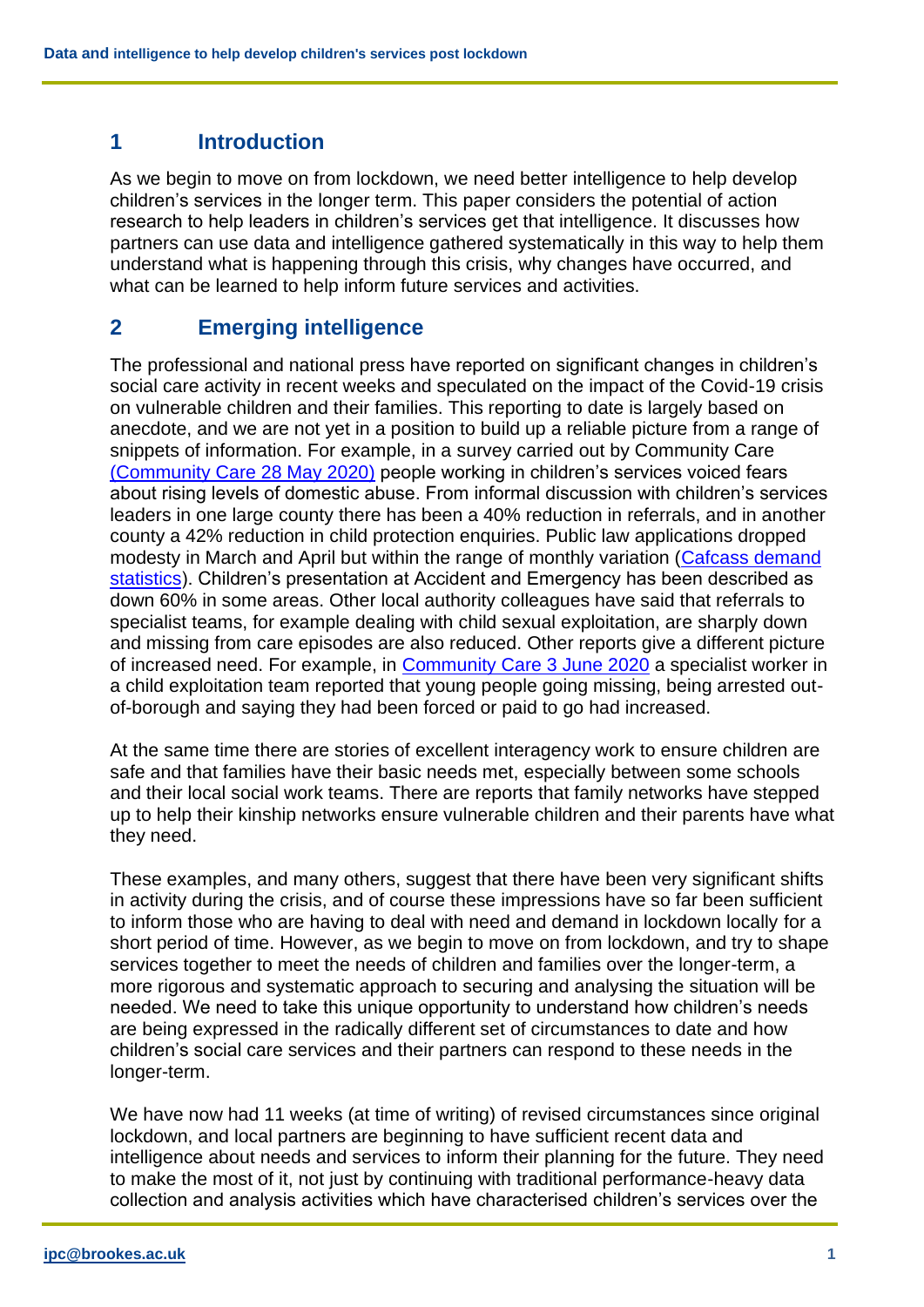last decade. Partners need the capacity and desire to understand what both data and intelligence are telling us at this time, and the ability to redesign our services and our interventions in people's lives to respond effectively to their needs. This paper considers the potential of action research to help with this task and discusses how partners can use data and intelligence gathered systematically in this way to help them understand what is happening through this crisis, why changes have occurred, and what can be learned to help inform future services and activities.

## **3 Action research**

Action research is a well-established tool used across public, voluntary and private sectors to help develop an informed, multi-faceted understanding of complex situations. The aim is:

- $\blacksquare$  To study what has happened in a systematic way.
- To develop ideas about has happened and why, using the evidence available.
- To reach conclusions about what needs to change.
- To apply that learning to the practical improvement of services.

Action research is distinguished by two particular characteristics. Firstly, the use of multiple sources of information and intelligence to inform analysis. This includes, for example, performance and impact data from different partners, and the involvement of a range of stakeholders including practitioners and service users in the research process. Their experience and understanding is a central part of analysing problems and securing improvement, and in this context, it means children, families and professionals being involved in sharing intelligence, analysing data and applying learning.

Secondly, action research is also characterised by a level of pragmatism which recognises that judgements have to be made in real-time, and an understanding of what is practical and achievable. It is better to use available data and intelligence to make as good a decision as possible at the right time than to delay until every last piece of evidence is available. Action research can help leaders in children's services to be confident that they are making key decisions informed by all of the relevant evidence in a systematic, realistic and timely way. An action research approach in children's services just now might, for example, involve the following interlinked activities:



Let's look at these activities in more detail.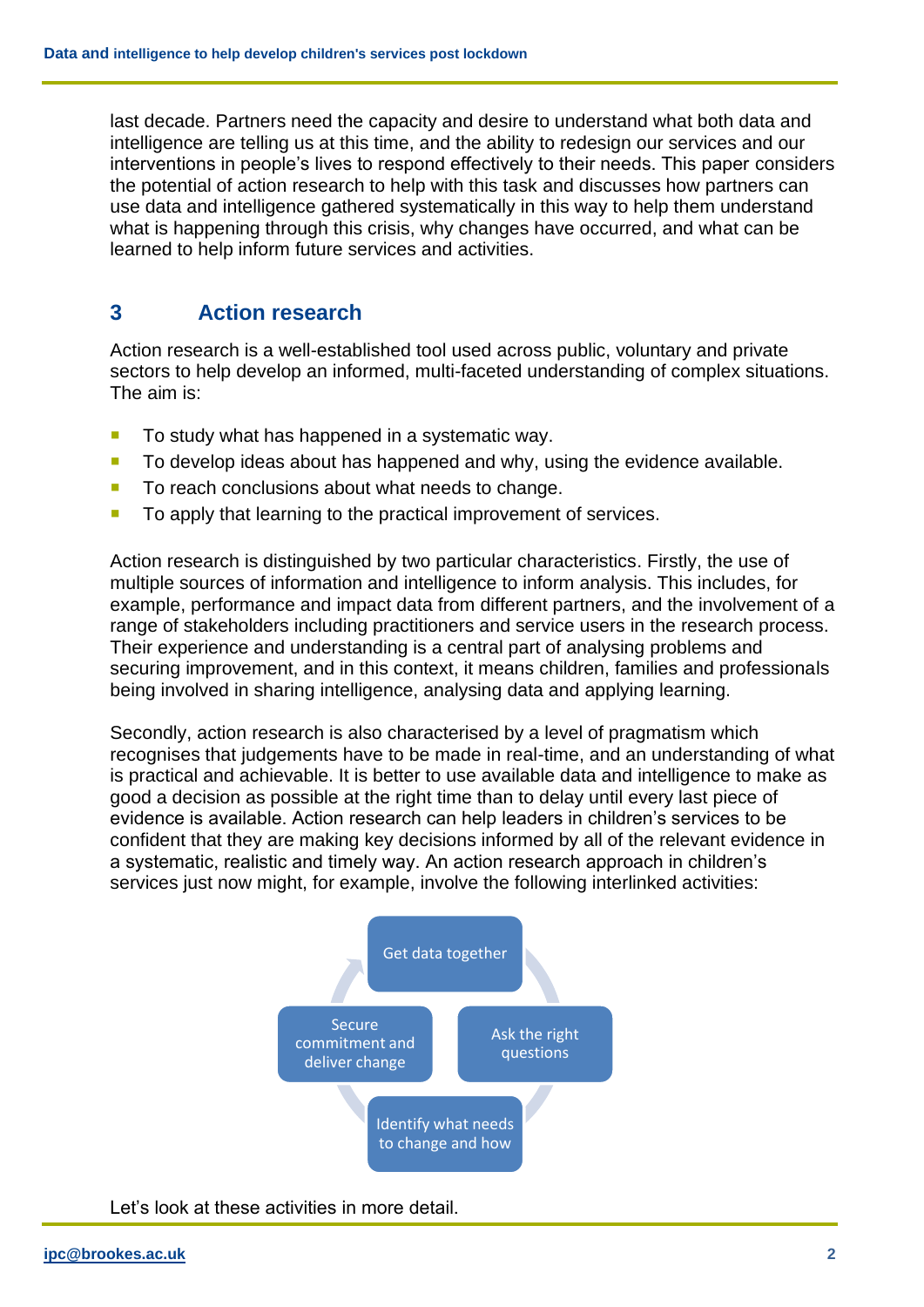# **4 Getting data together**

Obviously, a key starting point for children's services leaders is to review the performance data routinely collected across health, education and social care, consider how this has changed over time, and in particular if and how recent months have seen very different patterns and trends to those built up over many years.

Children's social care services, for example, collect a lot of real time data about the children they serve. The two principle collections are the SSDA 903 primarily concerned with children in care, adoption and care leavers and the child in need census concerned with contacts, referrals, assessments, needs and child protection data. To this data can be connected other data through the collection of the unique pupil number required by the Department for Education (DfE) for the SSDA 903 and children in need data collections. Many authorities also collect children's NHS numbers, although this is not required. The SSDA 903 and children in need data is required annually by DfE but to gather the data local authorities collect in real time as social workers record information about children day-to-day. This real time recording means local authorities can track their activities and performance throughout the year and analyse patterns and trends monthly or quarterly. There are local nuances to how this is done depending on the reporting tools used and whether additional data items are collected and reported beyond the requirements of the statutory returns. The Covid-19 crisis will have had an impact on the data collected and on the capacity of organisations to run their usual performance management systems, but the fact that the data may not be as robust as usual should not mean it is not examined.

While there may be constraints on producing performance reports or undertaking data cleansing arising from staff absence or priority to other work to support the local authority role in the crisis, it should still be possible to produce these data reports. The difference will be in the data itself reflecting how needs, demands and responses have changed during the crisis.

# **5 Asking the right questions**

The key job for partners at this point is to review the activity and performance data that is available and, recognising inevitable limitations in data quality and availability, identifying key questions which the data points to for further exploration.

 For children in need, for example, might be a range of questions to explore. Data including child characteristics, source, primary need code and outcome will be available and provide a good starting point for considering what has changed. In 2018/19 across all local authorities in England, for example, only 8% of referrals were from individuals including those referring themselves, suggesting that traditionally few people seek help directly from children's social care. The vast majority of referrals are from other agencies. It is hardly surprising that referrals will fall when few children are attending school and normal NHS services are not operating. Schools and NHS services account for 33% of referrals, and other local authority services account for a further 13%. Partners might want to consider what the pattern of referrals during the crisis tells us about who still refers for what reason and for which children? For example, have there been more community referrals? Have younger children become less visible? Have the reasons for referral changed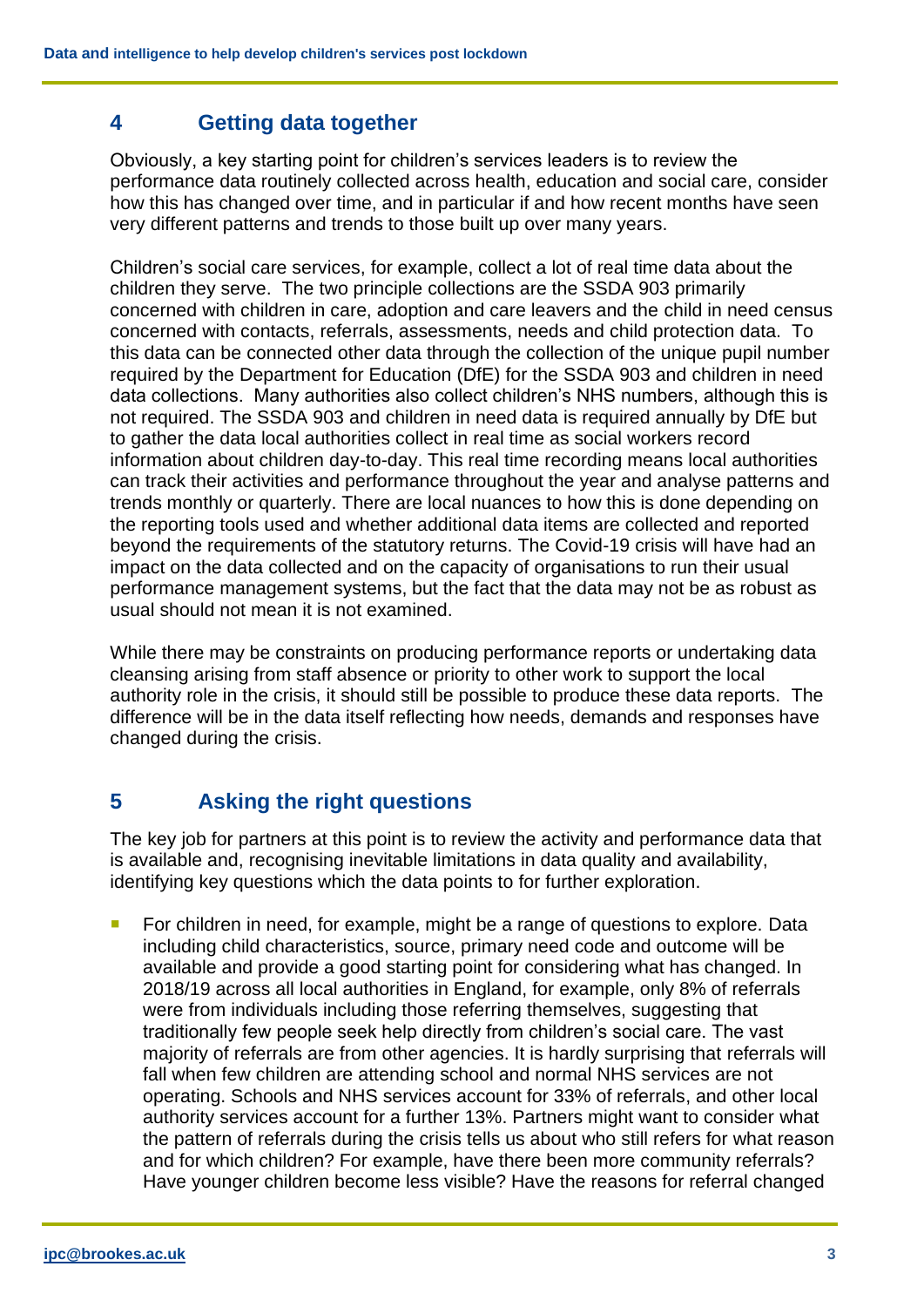with shifts between the need codes and what hypotheses might we form about such changes?

- **Assessment patterns then might be worth questioning. Once referred and** considered through multi-agency safeguarding hubs or other first contact services, have there been changes in patterns of referrals that progress to a child and family assessment or become a child protection (s47) enquiry? If there are fewer s47 enquiries what difference is this making in the type of enquiry? Does it suggest partners should consider whether previous practice included too many children and families in s47 enquiries? At the end of assessments, the factors identified as having an impact on children's welfare are recorded, and it may be worthwhile considering the extent to which these have changed and why.
- Child protection processes have continued using remote working in many situations across the country. The data may show changes in patterns of how many s47 enquiries lead to Initial Child Protection Conferences (ICPCs), how many ICPCs lead to child protection plans and to length of plans.
- In terms of the data on looked after children, the first figure to look at is children newly looked after. What brought them into care, and were the factors for recent children materially different from previous months? Have the children different characteristics in terms of age, gender, ethnicity and needs? Has the use of different legal routes into care changed? Were the children who entered care already known as on the "edge of care" or were they not known and if so, were there new vulnerability factors not previously identified and related to the crisis? If they were known, were the factors that brought them into care exacerbated by the crisis? Conversely were there families in crisis where the wider crisis seems to have brought out capacities to change and improve life for their children that were unrecognised before? If so, what were these and what can we learn about how to harness such capabilities for the future?
- For children in care there may be changes in placement stability that should be explored. What was the impact of the crisis on implementing care plans? In time the data should show whether placements for children for adoption or with special guardians were delayed, and whether the ability of services to meet needs has been compromised. In time it may be possible to see whether reviews conducted remotely were different in quality or outcome to those traditionally always conducted face-to-face. There is some anecdotal evidence that children and carers have welcomed less activity of social workers and others visiting their homes and have engaged well with contact undertaken remotely, but this will need to be explored over time in more detail. School data for looked after children may in time tell us something about how their educational progress has been affected by a long period out of school. There may be evidence that for some children the absence of school pressures was calming and enabled a focus on their personal and relationship development.
- It is crucial to widen data sources to include that from other partners. The Local [Authority Interactive Tool](https://www.gov.uk/government/publications/local-authority-interactive-tool-lait) (LAIT) is a reminder of the wider range of data that is gathered about children and is available to local authorities and their partners. Much of this data is not available quickly or in real time e.g. educational attainment is at points in time each year, infant mortality is a rate per 1,000 live births per year, excess weight in year 6 is collected once a year. However, much of this data should be available from local sources which can help to contribute to a rich picture of what has happened during the Covid-19 crisis. Data which should be available quickly includes Accident and Emergency attendance, emergency hospital admissions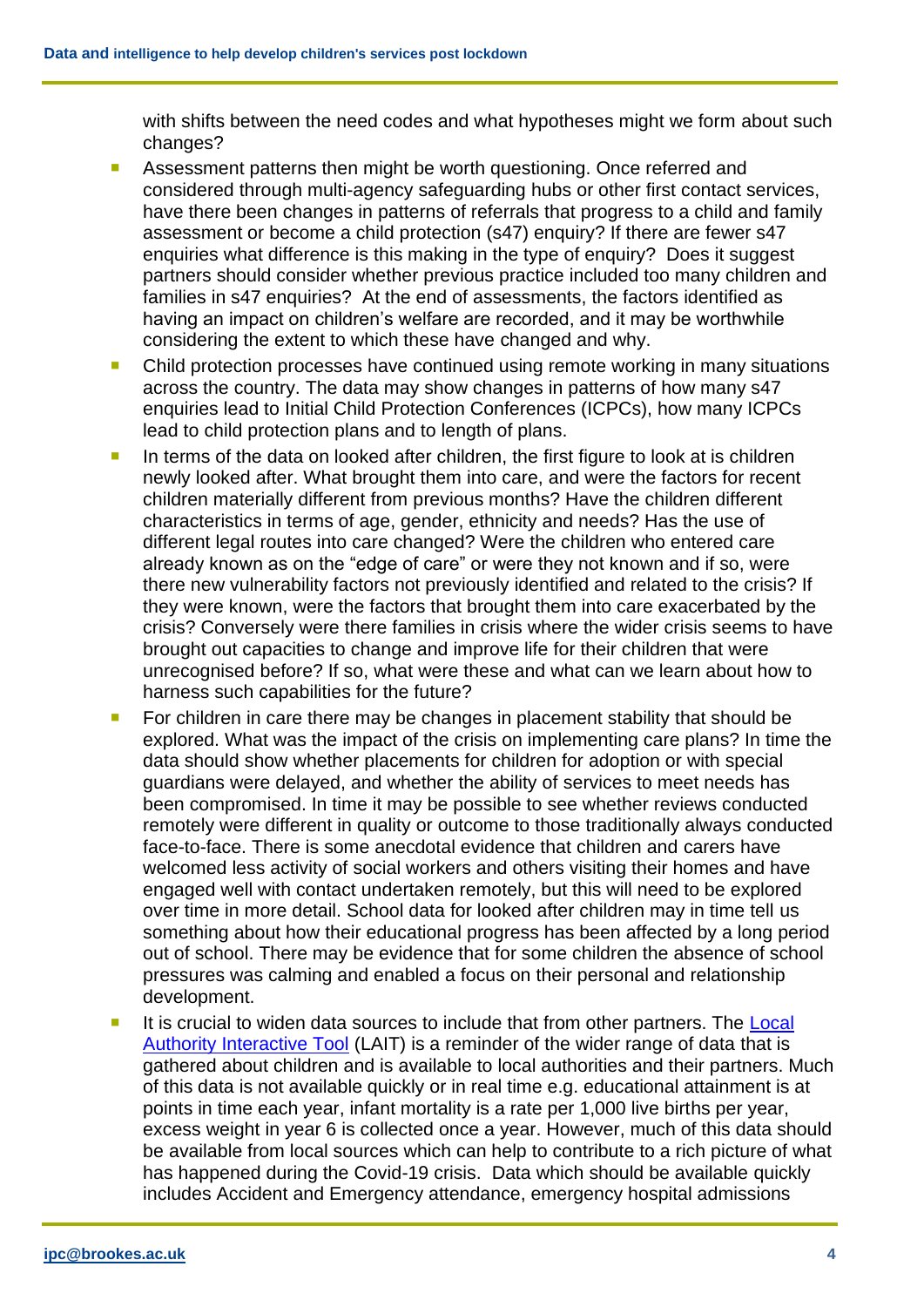overall, under 18 hospital admissions which are alcohol related, inpatient admission rates for 0 to 17 year-olds, referrals to child and adolescent mental health services and youth offending first time entrants. Local NHS agencies should be able to make health data available to their safeguarding partnership. The police should have data on domestic abuse incidents with children in the household. Many of these will have been notified to children's social care but the police data should be considered independently as not all reports of domestic violence are reported to children's social care (such as, for example, where there were no children in the household or the police may hold additional information). The police will also have data on antisocial behaviour and a variety of other community and household call-outs which may help develop the picture of patterns of incidents and needs during the Covid-19 crisis.

This stage of the action research process is all about using the data to identify changes in patterns and identifying the key questions that partners need to answer about what these changes may mean. It is not about reaching definitive conclusions at this point. Drawing the data and intelligence together from the full range of sources, and systematically developing a set of questions about what is actually going on across the local authority (and in some cases in particular localities within the local authority) is the task. These questions become the basis for a deeper enquiry involving more stakeholders in the next stage of the action research process.

# **6 Identifying what needs to change and how**

Identifying a small number of questions which require a deeper dive into the experience and impact of services is a crucial step before getting into more qualitative methods. Without them, there is a great danger of trying (and failing) to explore a huge range of issues without being clear about those that most need to be addressed. It is pointless undertaking activities at this stage unless there are specific questions that they are trying to answer. Assuming that partners are clear about the key questions they need to consider, there are three key sources of intelligence to complement performance and activity data:

- **The experience and views of those working in the field in a wide variety of different** roles – using staff interviews, focus groups and surveys.
- The experiences and views of children, families and local communities about their needs, their resources and the services and outcomes they have experienced, again using tools such as individual or family interviews, questionnaires and focus groups.
- **The quality of services and of interventions based on direct observation of practice** or through reviewing case files and service records (often from different agencies) of individual cases.

Given the pressures on services and the restrictions on social interaction at the moment, there may be a reluctance to involve practitioners and service users as research partners at this point. Partners need to be realistic about what is possible and proportionate in engaging practitioners and service users to offer information on their experience, reviewing their records and helping think about the questions to be asked of the data. As the Covid-19 lockdown restrictions change it may well get easier to engage directly with individuals and small groups to do this – and indeed the experience for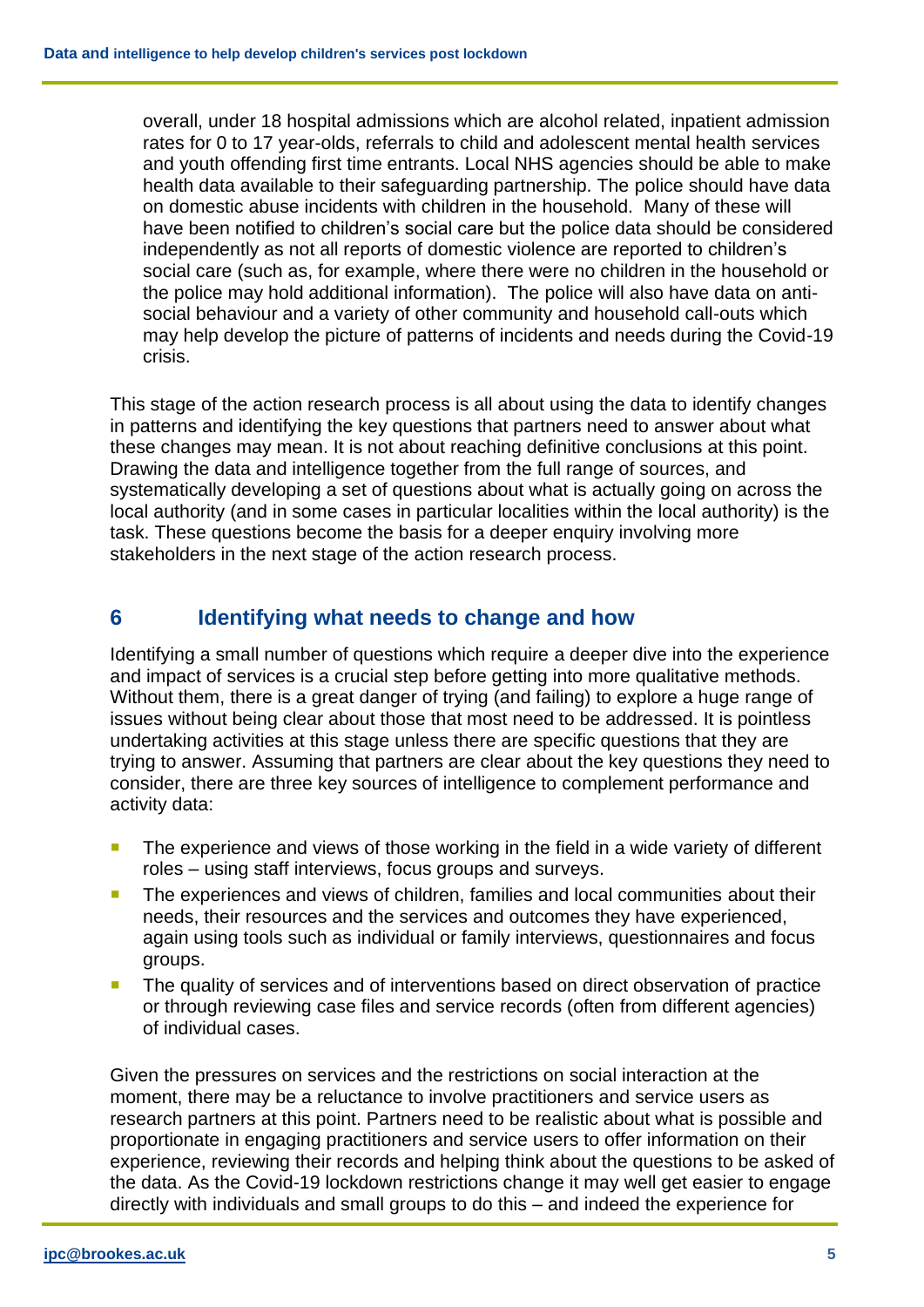many over the last few months has been that on-line and social media tools can be used to gather this type of intelligence more effectively than some traditional methods.

The experiential information needs to be used to build a more in-depth interpretation about what is happening, and to create a more extensive response to the initial questions posed by the basic data. Does it tell the same story? Do practitioners think there is a different story? Do they help identify the experience of particular groups of children and families which is not reflected in the performance data? Do they help identify further areas for enquiry? What can they tell us about the difference services made during the crisis? Can they tell us anything about what people valued from services?

The next element of the action research approach we are describing here is that the full range of stakeholders are asked to contribute not just their previous experience, but also their ideas about how services and interventions should develop in the future, based on their reading of what the data, the intelligence and their experience tells them. Activities at this stage therefore might include interviews, meetings, workshops or surveys which are also:

- **Asking for ideas for improvement.**
- **Offering the opportunity to contribute to the design of new services.**
- **Engaging in designing referral, assessment or planning tools.**
- Asking for proposals on what services might do, and how they might work.
- **Proposing the skills and experience that might be needed to work effectively in** these services.
- **Exploring the experience of other similar services elsewhere and considering the** extent to which they are applicable here.

Balancing the contributions of performance and activity data, local professionals and managers, children, their families and direct observation of practice and case records allows leaders to develop a rich picture of the strengths and weaknesses of local systems and gives them the opportunity to use this as the basis of plans for change and improvement. A systematic approach, using an action research framework, can help to secure legitimacy and support for these changes. As we move on from the initial Covid-19 lockdown, and face-up to the practice and resource challenges which the next period is bound to bring, this legitimacy is likely to be hugely important to successful leaders.

# **7 Securing commitment and delivering change**

The final element of any effective action research project is to secure sufficient commitment from those involved to move forward with the improvements needed, and by doing so, to secure better experiences and outcomes for children and families. The clue is in the name – 'action research'. If the previous stages have been successful, then the plans will be characterised by:

- **Multiple sources of data and intelligence.**
- Systematic analysis of the relevant data.
- A strong evidence-base underpinning the plans.
- A shared and joint plan for implementation across partners.